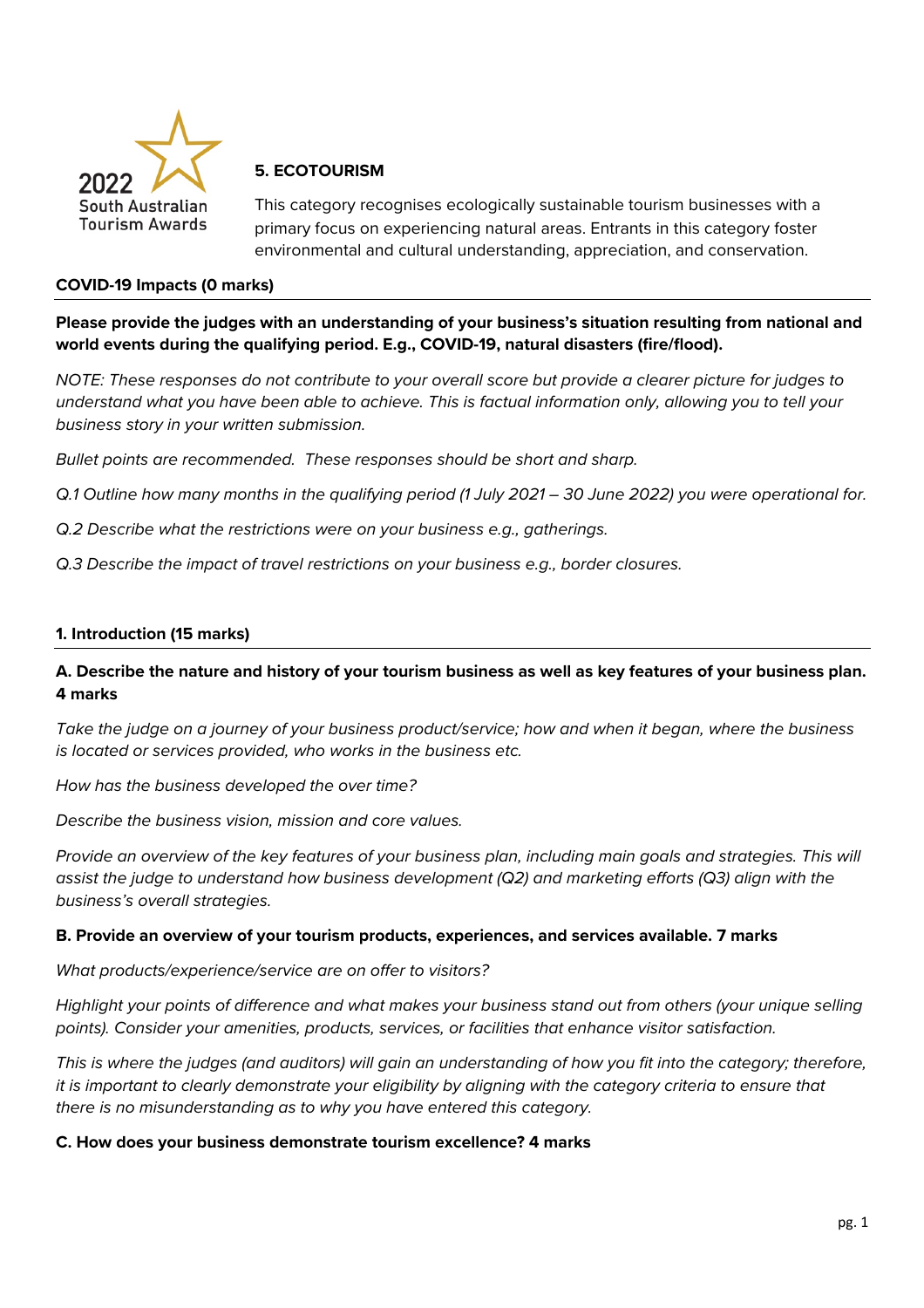*Demonstrate your commitment to tourism excellence by explaining the values and philosophy of your business. This should be reflected in your policies and procedures, on how staff is inducted, incentivised and/or trained – so include details of these to show the business commitment to excellence.*

*How has the business been actively involved with and contributed to the tourism industry (locally, regionally, and nationally) through both business and personal participation?*

*Tourism excellence can also be demonstrated by listing any awards you have won and accreditations you hold.* 

## **IMAGES**

*Attach a minimum of two graphics to support and enhance your response provided. For example, a map of where you are located, images of the product/service and any specific facilities/amenities/services you have highlighted in your response, a collage of the accreditation programs you participate in and/or any award achievements.* 

### **2. Environmental Protection and Sustainable Resource Use (33 marks)**

**A. Demonstrate how the business mitigates or minimizes its impacts on our natural resources. 13 marks**

*This is where judges will gain an understanding of how you carefully consider your impact on natural resources and how you marry preservation and protection with allowing visitor access and providing a tourism experience.* 

*According to the Department of Environment and Energy, Natural Heritage is 'the natural, Indigenous and historic places that are of outstanding heritage value to the nation'.* 

*Describe how the business limits the negative impacts of tourism on the natural environment through the responsible use of resources, effective waste management and minimizing of pollution, etc.*

*Detail the activities you conduct in relation to water conservation, waste management and recycling, fuel and energy reduction, carbon reduction/offset.* 

*The inclusion of actual measurement data including the amounts saved/reduced in comparison to the previous qualifying period will enhance the response. However, it is anticipated that data may not be available, or the predicted outcomes may not be able to be demonstrated due to business disruptions. If this is the case, demonstrate to the judge how your results have been impacted.* 

# **B. During the qualifying period, what have you implemented or improved to enhance the visitor experience or to provide business recovery/resilience in the wake of national and world events? 10 marks**

*The previous question is designed to give judges a broad overview of all the preservation and protection you undertake to minimise the impact on the natural resources. This question requires you to share what innovations and/or developments you have implemented during the qualifying period to enhance the visitor experience. Additionally, or alternatively, it seeks to understand what strategies were implemented for business endurance through a year of challenging national and world events.* 

*An innovation can be defined as "The process of introducing new or significantly improved goods or services and/or implementing new or significantly improved processes." (Source: Australian Bureau of Statistics).*

*An enhancement could include, for example, a new experience/facility, creation of education programs, development of asset management strategies, etc. Actions that supported the ongoing survival of your*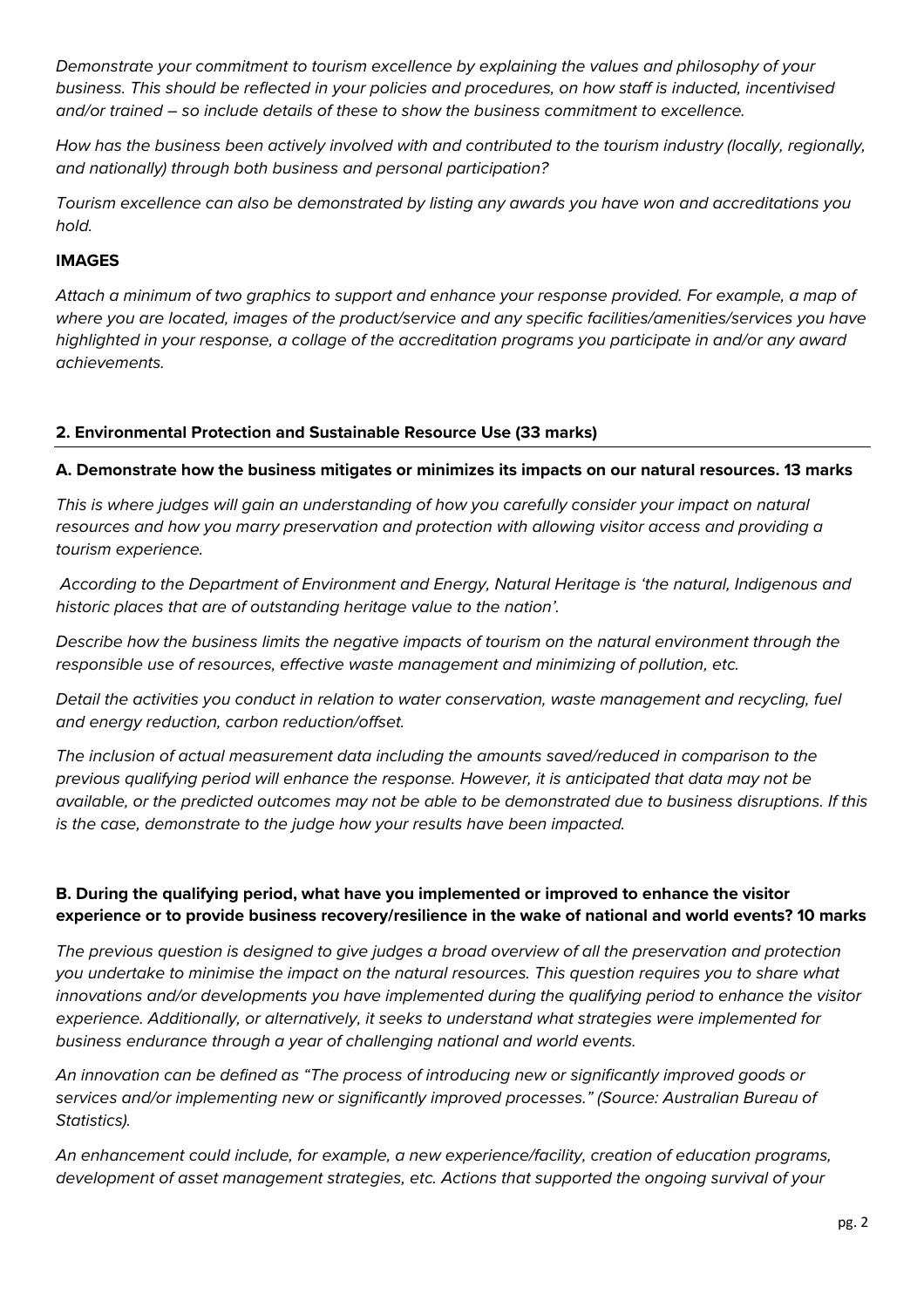*business could include, for example, diversifying your product/experience, seeking alternative ways for the delivery of the experience/product/service.* 

*Demonstrate how these protect and preserve our natural heritage.*

## **C. Why were these innovations and/or developments initiated, and what were the outcomes? 10 marks**

*Explain the decision-making process and what drove the business to implement these innovations/developments. Consider how these enhances the visitor experience whilst protecting the natural environment.*

*Include the research, planning and outcome/s of these innovations/developments and how they align with the business' main goals and strategies.*

## **IMAGES**

*Attach a minimum of two graphics to support and enhance your response. For example, an image of any new products or facilities, posters promoting changes that have been implemented.* 

## **3. Marketing (15 marks)**

**A. Describe the marketing strategies you have used to differentiate your ecotourism business and promote the appreciation and enjoyment of the region's natural heritage resources. Why were these strategies chosen and what was the result? 15 marks**

*The response needs to focus on innovative approaches to marketing and promotions and relate back to the ecotourism experience.* 

*Demonstrate how you promote the appreciation and enjoyment of the region's natural heritage resources.*

*Judges are looking for a clear overview of the innovative approaches you have taken to marketing and what you have done differently to attract your customers within the qualifying period. Consider, for example, social media, digital or interactive advertising, apps, product packaging, tactical or paid advertising campaigns, relationship marketing.* 

Explain why these strategies were selected *and how it aligns with local, regional and/or state natural resource marketing plans.*

*Detail how these marketing activities have been successful. Use metrics to measure the outcomes and consider media coverage, social media engagement, increased web traffic, increased bookings etc.* 

*Ensure that your response is relevant to the qualifying period.*

### **IMAGES**

*Attach a minimum of two graphics to support and enhance your response. For example, images of marketing placement (social media screen shots, website, advertisements).*

### **4. Customer Experiences (20 marks)**

# **A. Demonstrate how you educate both visitors and host communities about our natural heritage resources and influence them to enjoy natural heritage resources sustainably. 10 marks**

*The judges are looking for leadership in visitor education of ecotourism.* 

*Demonstrate how the business influences visitors through activities which foster responsible use and enjoyment of our natural heritage and our communities, including details on the outcome of these activities.*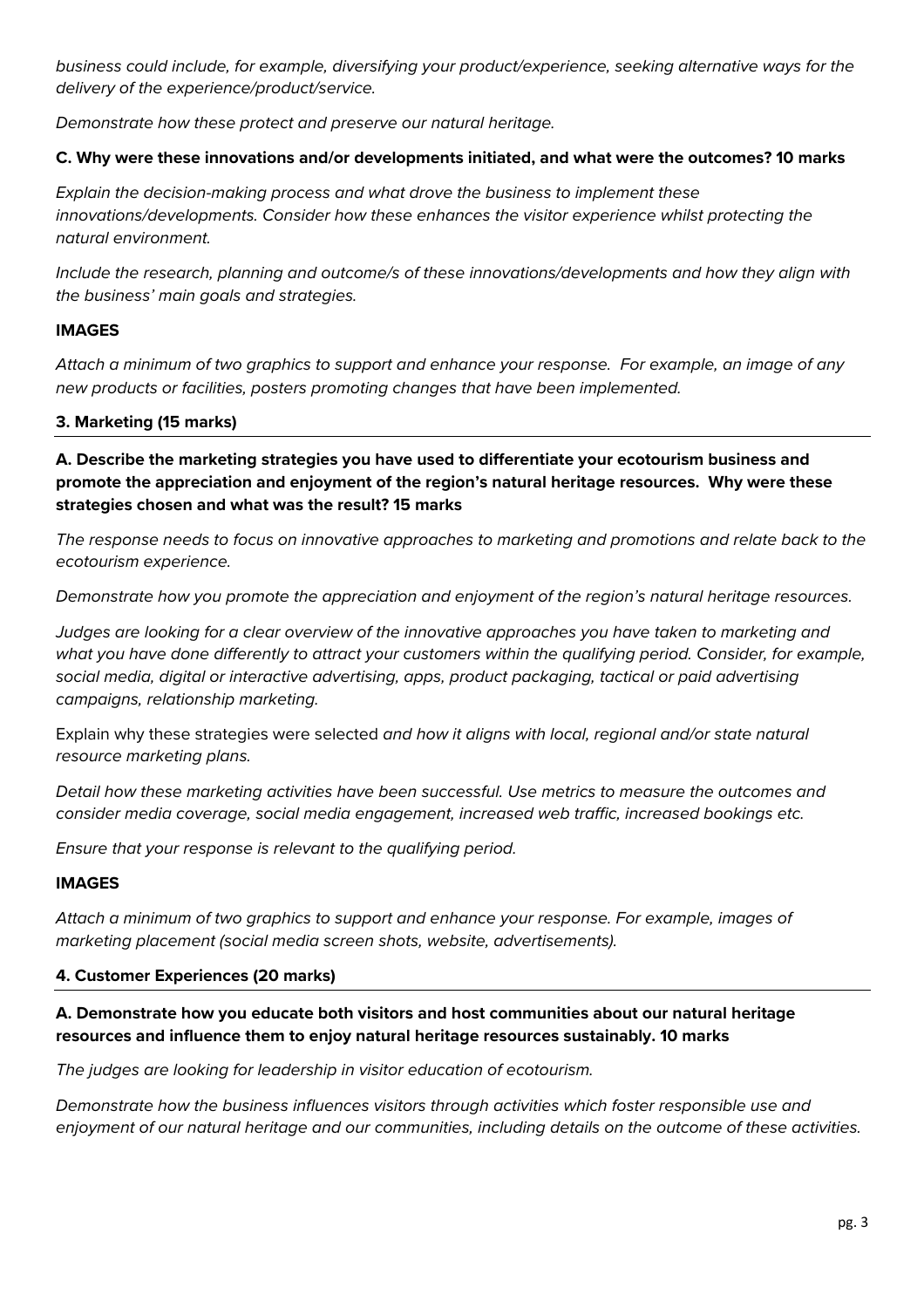*Describe how you communicate and educate to host communities about the importance of ecotourism. This might include demonstrating how you involve stakeholder groups with a meaningful role in planning and decision-making for the design, development and delivery of ecotourism programs and services.*

## **B. How does your business provide quality customer experiences and demonstrate inclusive tourism practices? 10 marks**

*This question requires you to outline the practices you have put in place to ensure the delivery of highquality customer service throughout the visitor experience journey.*

*For those businesses that had significant disruption during the qualifying period, you should consider how you provided quality customer experiences in the alternative ways in which you operated, such as communicating to customers during changing restrictions, kept customers informed during closures etc.*

*Demonstrate how you are committed to quality customer service throughout all areas of the business. This could include staff training, service principles and policies, staff reward systems, etc.* 

*Consider all points of customer engagement e.g., email, phone, guest greetings/welcome and interaction during and after the experience.*

*Once you have provided an overview of how customer service is delivered, describe how your business monitors and assesses customer service to ensure continued quality delivery. For example, feedback forms, monitoring social media, blogs, mystery shoppers, etc.* 

*As a part of your delivery of quality visitor experiences you need to demonstrate how you consider visitors' special and specific needs and recognise the needs of a diverse community. This can include, but is not limited to, cultural, language, physical, intellectual, dietary, and other specific needs e.g., groups, special interest, LGBTQ, etc.*

*Provide examples of how you catered for customers with specific needs and explain the outcome or successes. A case study would be beneficial here.* 

### **IMAGES**

*Attach a minimum of two graphics to support and enhance your response. For example, staff communications posters, flow charts of customer service processes, reception cards encouraging feedback.* 

### **5. Responsible Tourism (7 marks)**

## **A. How have you considered and progressed your social and economic responsibilities during the qualifying period? 4 marks**

*This question requires you to outline how you have considered and acted on supporting the local community and businesses.* 

*For social responsibilities your response should consider non-monetary examples.*

*Some examples of how you demonstrate social responsibility are:*

- *Supporting local businesses, product packaging, charitable donations, sponsorship, engagement with community groups*
- *Employing locals and the impact their employment has had on the person, mentoring other businesses, speaking at schools*
- *Work experience opportunities that are offered*
- *Offering gifts for the school raffle that allowed the school to raise money for an item they wouldn't have otherwise been able to afford*